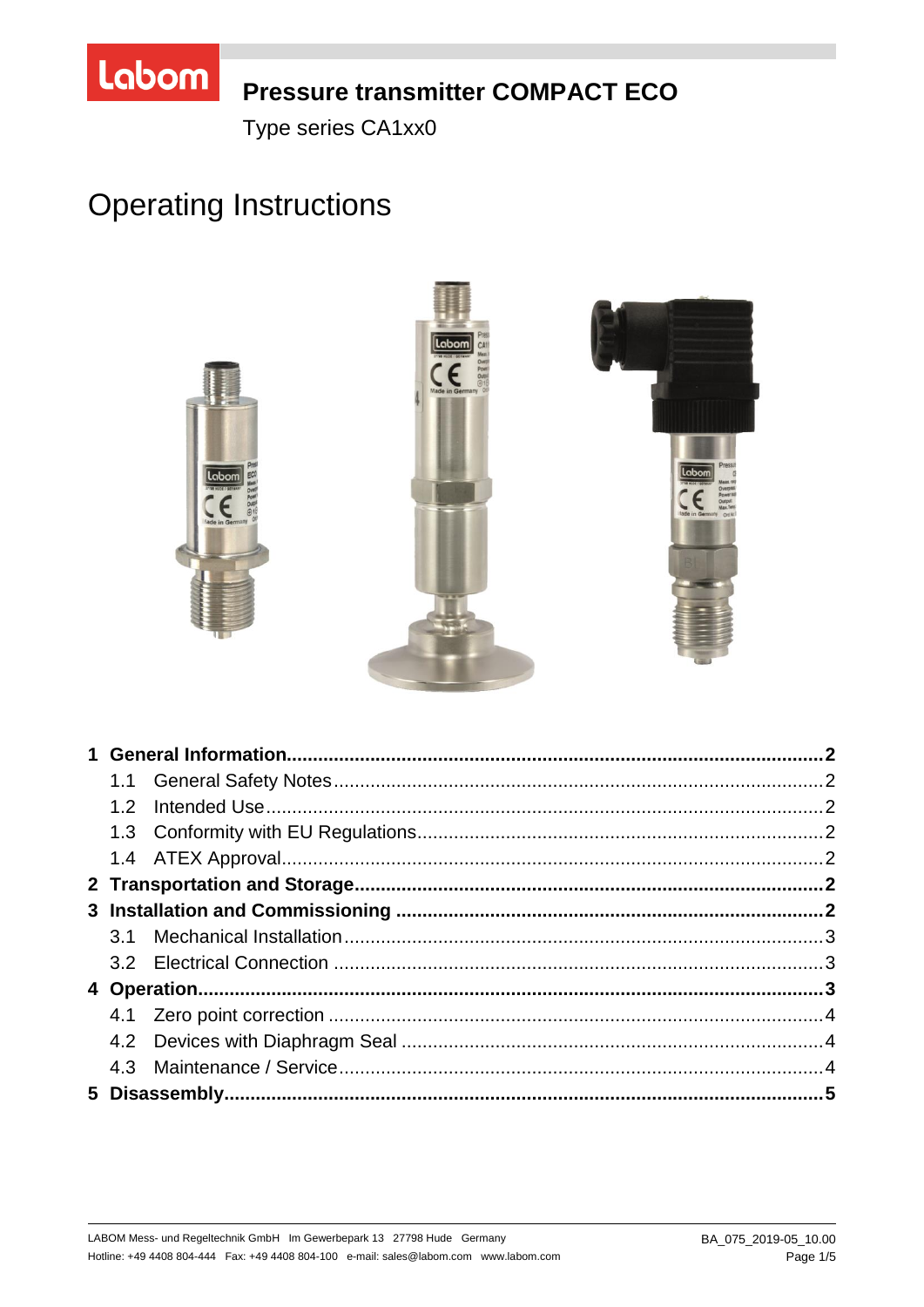# **1 General Information**

This document contains necessary information for the proper installation and use of this device. In addition to this instruction, be sure to observe all statutory requirements, applicable standards, the additional technical specifications on the accompanying data sheet (see www.labom.com) as well as the specifications indicated on the type plate.

# **1.1 General Safety Notes**

The installation, set up, service or disassembly of this device must only be done by trained, qualified personnel using suitable equipment and authorized to do so.

# **Warning**

Media can escape if unsuitable devices are used or if the installation is not correct.

Danger of severe injury or damage

 $\triangleright$  Ensure that the device is suitable for the process and undamaged.

# **1.2 Intended Use**

The device is intended to measure pressure of gases, vapors and liquids as specified in the data sheet.

#### **1.3 Conformity with EU Regulations**

The CE-marking on the device certifies its compliance with the applicable EU Directives for placing products on the market within the European Union.

You find the complete EU Declaration of Conformity (document no. KE\_044) at www.labom.com.

#### **1.4 ATEX Approval**

If you purchased a device with ATEX approval, please refer to the accompanying document XA 012 for ATEX-relevant information.

#### **2 Transportation and Storage**

Store and transport the device only under clean and dry conditions preferably in the original packaging. Avoid exposure to shocks and excessive vibrations.

Permissible storage temperature: -40...80 °C

#### **3 Installation and Commissioning**

Ensure that the device is suitable for the intended application with respect to pressure range, overpressure limit, media compatibility, temperature range and process connection.

After the mechanical installation and electrical connection is completed, the device is ready for operation as soon as the power supply is switched on.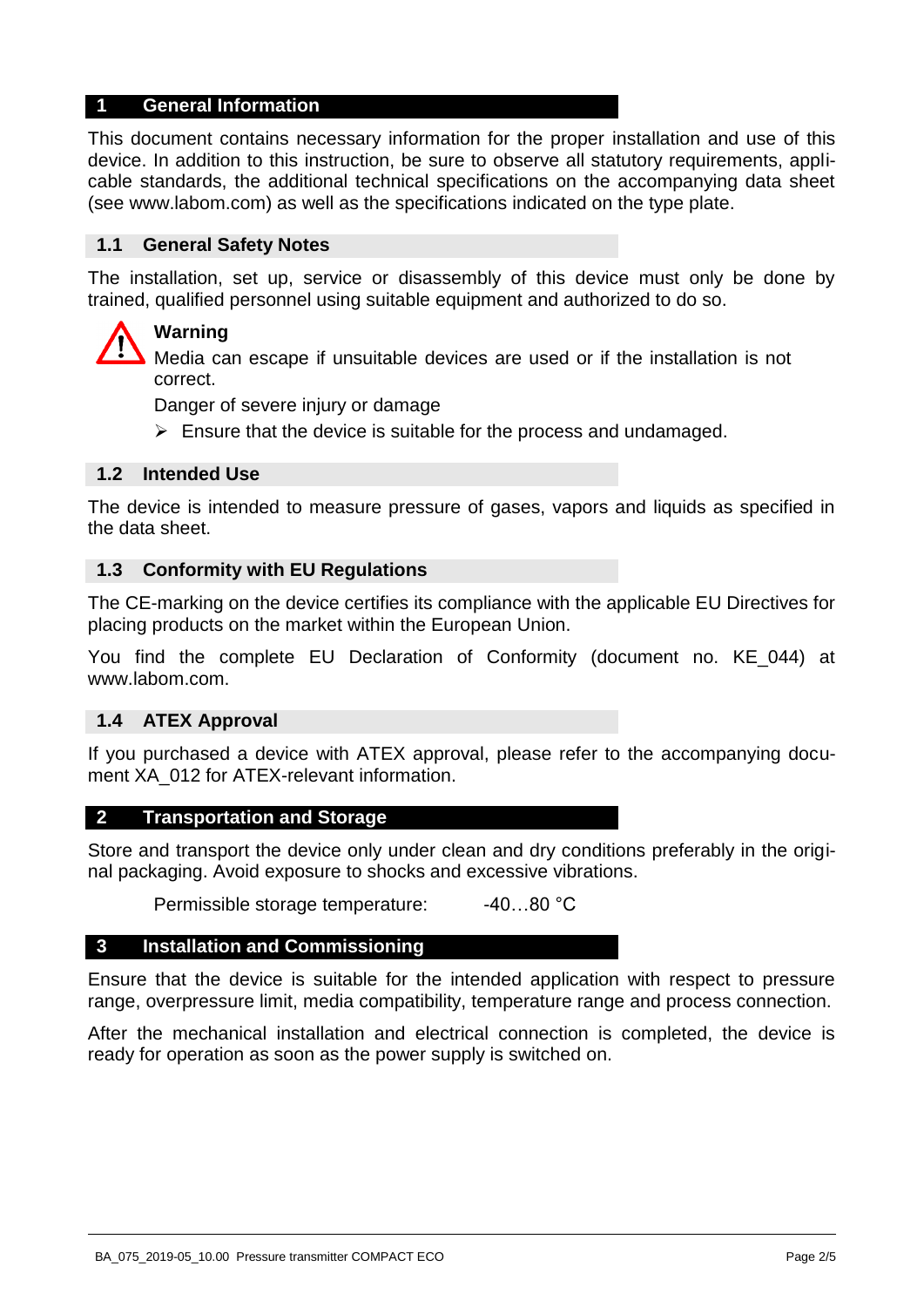# **3.1 Mechanical Installation**

Use gaskets, if required, that are suitable for the process connection and resistant to the media.

There are no restrictions concerning the mounting position of the device.

Use the spanner flats to screw in the device.

Before starting operation, check the process connection carefully for leaks under pressure.

# **3.2 Electrical Connection**

Complete the mechanical installation before you connect the device electrically. Set up all electrical connections while the voltage supply is switched off.

output (2-wire) 4...20 mA (20...4 mA) supply voltage  $U_V = 10...30 \text{ VDC}$  (Standard version)  $U_V$  = 20...27 VDC (Ex-design) allowable load  $R_B \leq (U_V - 10 V) / 20 mA$ 

The transmitter is grounded via the process connection. Do not wire unconnected terminals!



Do not wire terminals  $2 + 4!$  Do not wire terminals  $3 + 4!$ 

M12 connector and right angle connector



*Figure 1: Options for the electrical connection* 

# **4 Operation**

During operation, take care that the device remains within its intended pressure and temperature ranges. No other monitoring is necessary.

| Permissible media temperature:   | $-20120 °C$ |
|----------------------------------|-------------|
| Permissible ambient temperature: | $-2080 °C$  |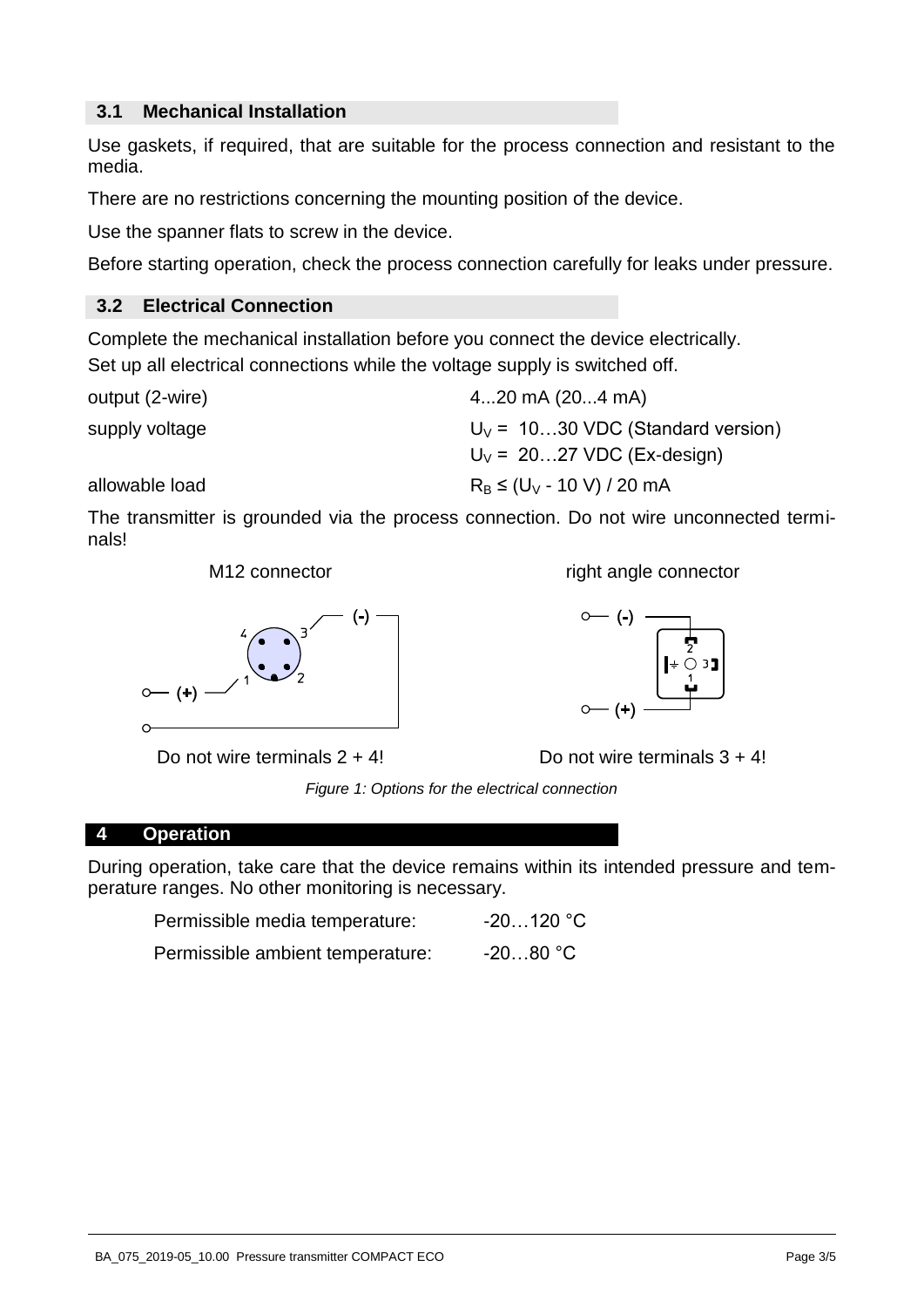# **4.1 Zero point correction**

You can correct the zeropoint within  $±10\%$ of the nominal range with a magnet. To do so, hold a permanent magnet (e.g. a pin board magnet) to the position marked on the pressure transmitter (letter in a circle) for  $\frac{1}{2}$  to 2  $\frac{1}{2}$  minutes after the power has been switched on. A magnetic field applied outside of this time period has no effect on the setting.

Apply atmospheric pressure when correcting the zero point.

The power must be switched off and on before the zero point can be corrected again.



*Figure 2: Position for zero point correction*

# **4.2 Devices with Diaphragm Seal**

Remove the protective cap or protective wrapping from the diaphragm only just before installation to prevent contamination or damage.

The diaphragm must not be touched. Do not place the device on its diaphragm. Even small scratches or deformations may negatively influence the zero point or other characteristics of the device.

Pressure transmitter and diaphragm seal are a closed system that must not be separated.

You can find further information about diaphragm seals in the document TA\_031 on www.labom.com.

# **4.3 Maintenance / Service**

When properly installed in accordance with applicable specifications, this device is maintenance-free. However, we recommend an annual recalibration of the device.

In the event of any damage or defect the customer cannot replace or repair any components or assemblies.